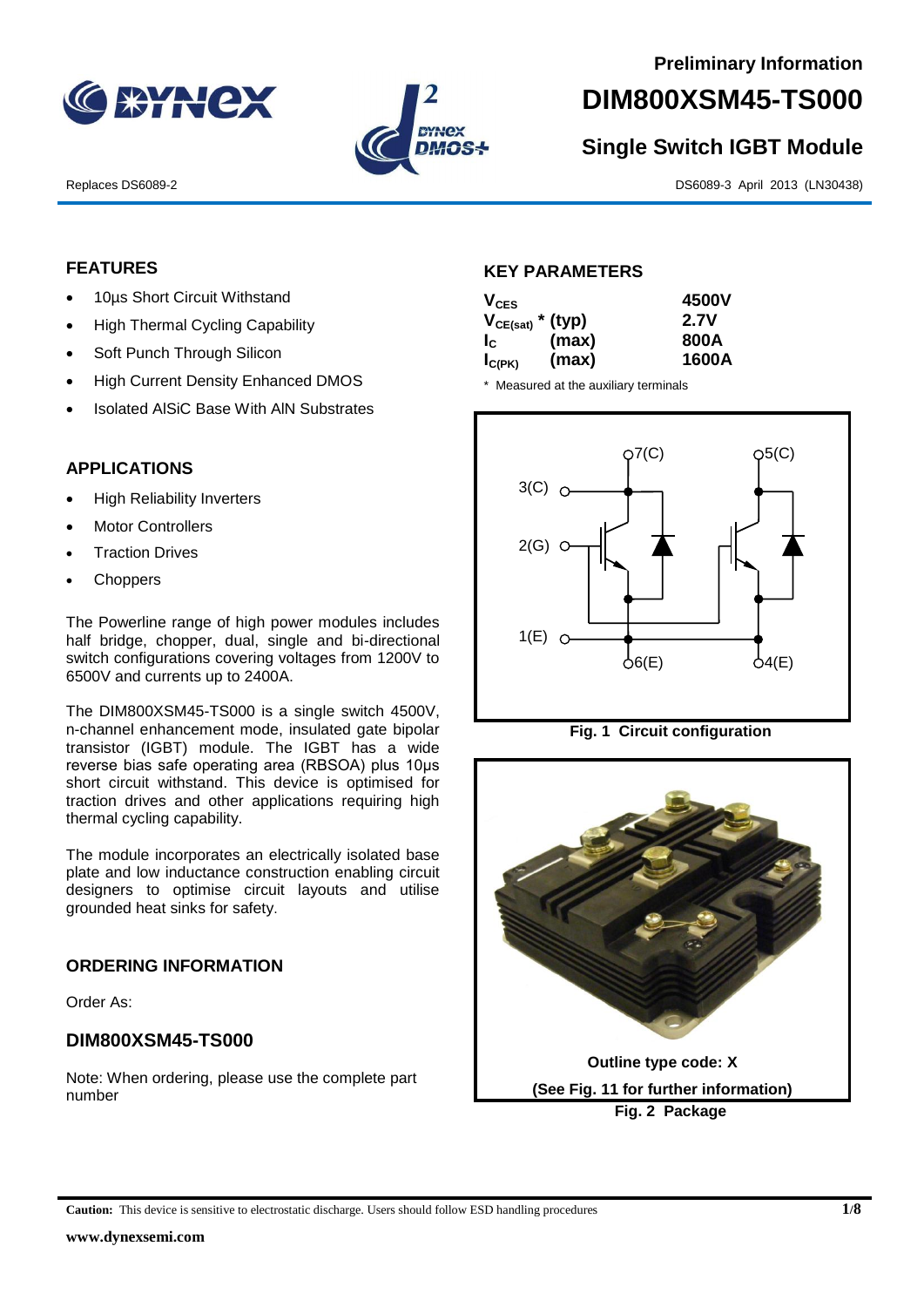### **ABSOLUTE MAXIMUM RATINGS**

Stresses above those listed under 'Absolute Maximum Ratings' may cause permanent damage to the device. In extreme conditions, as with all semiconductors, this may include potentially hazardous rupture of the package. Appropriate safety precautions should always be followed. Exposure to Absolute Maximum Ratings may affect device reliability.

#### **Tcase = 25°C unless stated otherwise**

| Symbol            | <b>Parameter</b>                  | <b>Test Conditions</b>                                   |      | <b>Units</b> |
|-------------------|-----------------------------------|----------------------------------------------------------|------|--------------|
| $V_{CES}$         | Collector-emitter voltage         | $V_{GF} = 0V$                                            | 4500 | V            |
| $V_{GES}$         | Gate-emitter voltage              |                                                          | ±20  | V            |
| $I_{\rm C}$       | Continuous collector current      | $T_{\text{case}} = 90^{\circ}$ C                         | 800  | A            |
| $I_{C(PK)}$       | Peak collector current            | 1ms, $T_{\text{case}} = 120^{\circ}$ C                   | 1600 | A            |
| $P_{max}$         | Max. transistor power dissipation | $T_{\text{case}} = 25^{\circ}C$ , $T_i = 125^{\circ}C$   | 8.3  | kW           |
| $I^2t$            | Diode $I^2t$ value                | $V_R = 0$ , $t_p = 10$ ms, $T_i = 125$ °C                | 205  | $kA^2s$      |
| V <sub>isol</sub> | Isolation voltage - per module    | Commoned terminals to base plate.<br>AC RMS, 1 min, 50Hz | 7.4  | <b>KV</b>    |
| $Q_{PD}$          | Partial discharge - per module    | IEC1287, $V_1$ = 4800V, $V_2$ = 3500V, 50Hz RMS          | 10   | рC           |

#### **THERMAL AND MECHANICAL RATINGS**

| Internal insulation material:     | AIN          |
|-----------------------------------|--------------|
| Baseplate material:               | <b>AISiC</b> |
| Creepage distance:                | 56mm         |
| Clearance:                        | 26mm         |
| CTI (Comparative Tracking Index): | >600         |

| Symbol                     | <b>Parameter</b>                                      | <b>Test Conditions</b>                        | Min | Typ.           | Max | <b>Units</b>    |
|----------------------------|-------------------------------------------------------|-----------------------------------------------|-----|----------------|-----|-----------------|
| $R_{th(j-c)}$              | Thermal resistance – transistor                       | Continuous dissipation -<br>junction to case  |     |                | 12  | °C/kW           |
| $R_{th(i-c)}$              | Thermal resistance - diode                            | Continuous dissipation -<br>junction to case  |     |                | 24  | °C/kW           |
| $R_{th(c-h)}$              | Thermal resistance -<br>case to heatsink (per module) | Mounting torque 5Nm<br>(with mounting grease) | -   |                | 8   | °C/kW           |
| $\mathsf{T}_{\mathsf{i}}$  | Junction temperature                                  | Transistor                                    |     | $\blacksquare$ | 125 | $^{\circ}C$     |
|                            |                                                       | Diode                                         | ٠   |                | 125 | $\rm ^{\circ}C$ |
| ${\mathsf T}_{\text{stg}}$ | Storage temperature range                             | $\overline{\phantom{a}}$                      | -40 | $\blacksquare$ | 125 | $^{\circ}C$     |
|                            |                                                       | Mounting - M6                                 |     |                | 5   | Nm              |
|                            | Screw torque                                          | Electrical connections - M4                   |     |                | 2   | N <sub>m</sub>  |
|                            |                                                       | Electrical connections - M8                   |     |                | 10  | Nm              |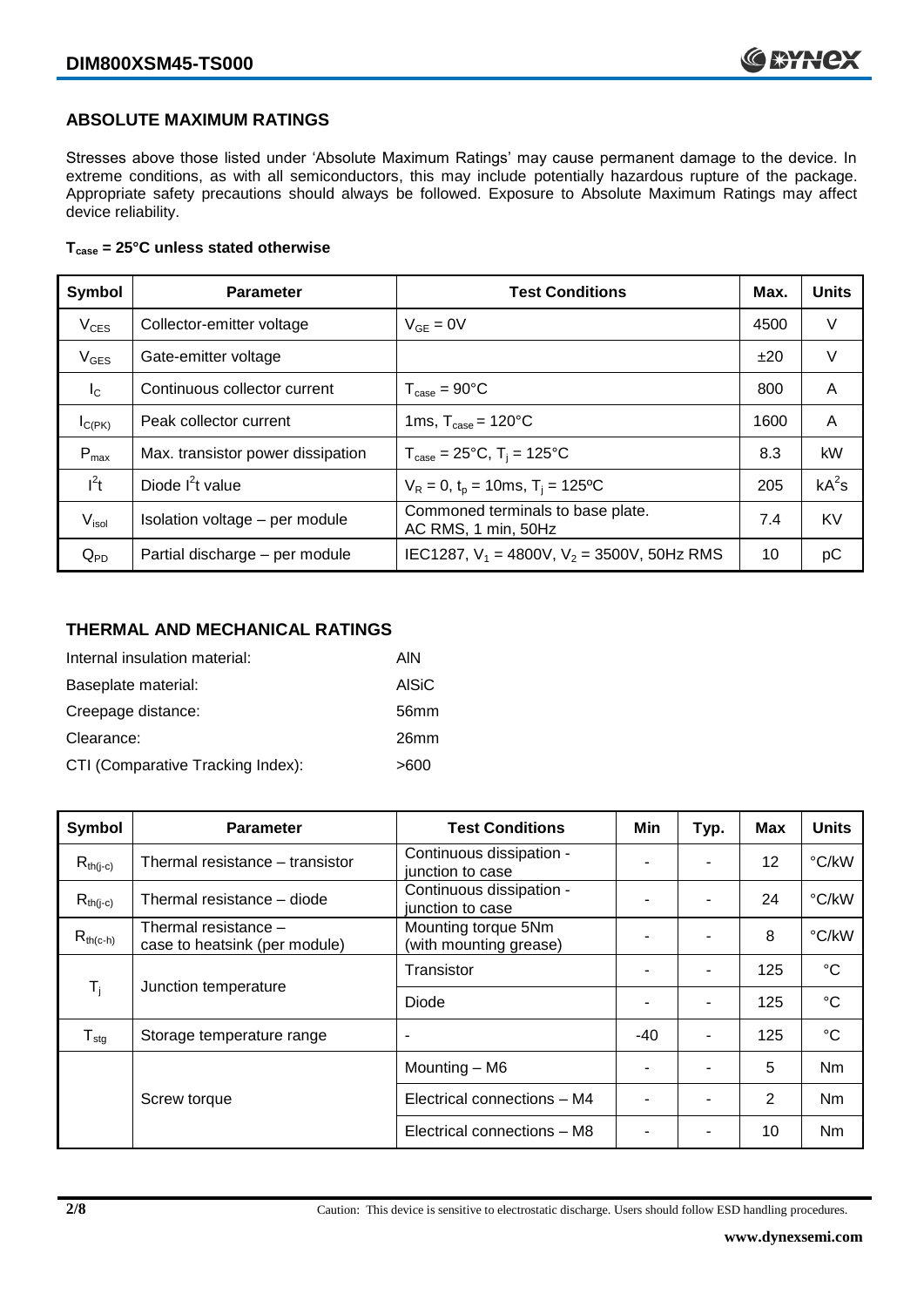# **ELECTRICAL CHARACTERISTICS**

### **Tcase = 25°C unless stated otherwise.**

| Symbol             | <b>Parameter</b>                       | <b>Test Conditions</b>                                                                                                                                      | Min | <b>Typ</b> | <b>Max</b>   | <b>Units</b> |
|--------------------|----------------------------------------|-------------------------------------------------------------------------------------------------------------------------------------------------------------|-----|------------|--------------|--------------|
| $I_{\text{CES}}$   | Collector cut-off current              | $V_{GF} = 0V$ , $V_{CF} = V_{CFS}$                                                                                                                          |     |            | 1            | mA           |
|                    |                                        | $V_{GF} = 0V$ , $V_{CF} = V_{CES}$ , $T_{case} = 125^{\circ}C$                                                                                              |     |            | 40           | mA           |
| $I_{\text{GES}}$   | Gate leakage current                   | $V_{GF} = \pm 20V$ , $V_{CF} = 0V$                                                                                                                          |     |            | $\mathbf{1}$ | μA           |
| $V_{GE(TH)}$       | Gate threshold voltage                 | $I_C = 80mA$ , $V_{GE} = V_{CE}$                                                                                                                            |     | 5.8        |              | V            |
|                    | Collector-emitter                      | $V_{GE} = 15V$ , $I_C = 800A$                                                                                                                               |     | 2.7        |              | V            |
| $V_{CE(sat)}$      | saturation voltage                     | $V_{GF}$ = 15V, $I_C$ = 800A, T <sub>i</sub> = 125°C                                                                                                        |     | 3.5        |              | $\vee$       |
| $I_F$              | Diode forward current                  | DC                                                                                                                                                          |     | 800        |              | A            |
| $I_{FM}$           | Diode maximum forward current          | $t_p = 1$ ms                                                                                                                                                |     | 1600       |              | A            |
| $V_F$              | Diode forward voltage                  | $I_F = 800A$                                                                                                                                                |     | 2.8        |              | $\vee$       |
|                    |                                        | $I_F = 800A$ , $T_i = 125^{\circ}C$                                                                                                                         |     | 3.2        |              | V            |
| $C_{\text{ies}}$   | Input capacitance                      | $V_{CE} = 25V$ , $V_{GE} = 0V$ , f = 1MHz                                                                                                                   |     | 100        |              | nF           |
| $Q_g$              | Gate charge                            | ±15V                                                                                                                                                        |     | <b>TBC</b> |              | $\mu$ C      |
| $C_{res}$          | Reverse transfer capacitance           | $V_{CE} = 25V$ , $V_{GE} = 0V$ , $f = 1MHz$                                                                                                                 |     | <b>TBC</b> |              | nF           |
| $L_M$              | Module inductance                      |                                                                                                                                                             |     | 15         |              | nH           |
| $R_{INT}$          | Internal transistor resistance         |                                                                                                                                                             |     | <b>TBC</b> |              | $\mu\Omega$  |
| SC <sub>Data</sub> | Short circuit current, I <sub>SC</sub> | $T_i = 125$ °C, $V_{CC} = 3400V$<br>$t_p \le 10 \mu s$ , $V_{GE} \le 15 V$<br>$V_{CE \text{ (max)}} = V_{CES} - L^{\dagger} x \text{ dI/dt}$<br>IEC 60747-9 |     | 2400       |              | A            |

### **Note:**

L is the circuit inductance  $+ L_M$ 

**Caution:** This device is sensitive to electrostatic discharge. Users should follow ESD handling procedures **3/8**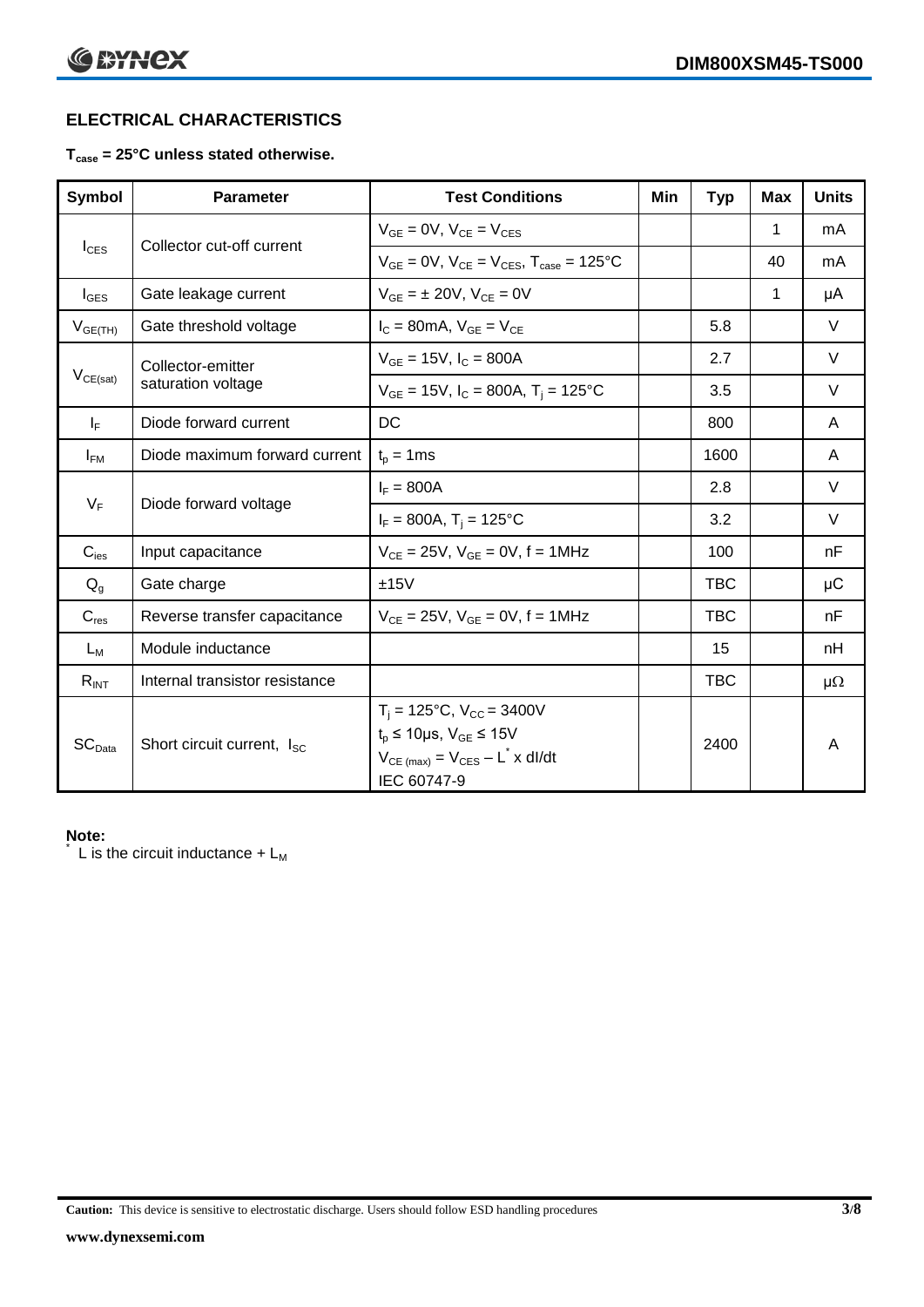# **ELECTRICAL CHARACTERISTICS**

**Tcase = 25°C unless stated otherwise**

| Symbol              | <b>Parameter</b>               | <b>Test Conditions</b>                              | Min | Typ. | Max | <b>Units</b> |
|---------------------|--------------------------------|-----------------------------------------------------|-----|------|-----|--------------|
| $t_{d(\text{off})}$ | Turn-off delay time            |                                                     |     | 3000 |     | ns           |
| $t_{\rm f}$         | <b>Fall time</b>               | $I_{C} = 800A$<br>$V_{GF} = \pm 15V$                |     | 600  |     | ns           |
| $E_{OFF}$           | Turn-off energy loss           | $V_{CF} = 2800V$                                    |     | 3000 |     | mJ           |
| $t_{d(on)}$         | Turn-on delay time             | $R_{G(ON)} = 3.6\Omega$<br>$R_{G(OFF)} = 3.9\Omega$ |     | 900  |     | ns           |
| $t_{r}$             | Rise time                      | $C_{\text{qe}} = 150nF$                             |     | 350  |     | ns           |
| $E_{ON}$            | Turn-on energy loss            | $L_s \sim 165$ nH                                   |     | 3200 |     | mJ           |
| $Q_{rr}$            | Diode reverse recovery charge  | $I_F = 800A$                                        |     | 880  |     | $\mu$ C      |
| $I_{rr}$            | Diode reverse recovery current | $V_{CE} = 2800V$                                    |     | 680  |     | A            |
| $E_{rec}$           | Diode reverse recovery energy  | $dl_F/dt = 1900A/\mu s$                             |     | 1480 |     | mJ           |

## **Tcase = 125°C unless stated otherwise**

| Symbol       | <b>Parameter</b>               | <b>Test Conditions</b>                              | Min | Typ. | <b>Max</b> | <b>Units</b> |
|--------------|--------------------------------|-----------------------------------------------------|-----|------|------------|--------------|
| $t_{d(off)}$ | Turn-off delay time            |                                                     |     | 3100 |            | ns           |
| $t_{\rm f}$  | Fall time                      | $I_{C} = 800A$<br>$V_{GE} = \pm 15V$                |     | 560  |            | ns           |
| $E_{OFF}$    | Turn-off energy loss           | $V_{CE} = 2800V$                                    |     | 3100 |            | mJ           |
| $t_{d(0n)}$  | Turn-on delay time             | $R_{G(ON)} = 3.6\Omega$<br>$R_{G(OFF)} = 3.9\Omega$ |     | 900  |            | ns           |
| $t_{r}$      | Rise time                      | $C_{qe} = 150nF$                                    |     | 360  |            | ns           |
| $E_{ON}$     | Turn-on energy loss            | $L_s \sim 165$ nH                                   |     | 4300 |            | mJ           |
| $Q_{rr}$     | Diode reverse recovery charge  | $I_F = 800A$                                        |     | 1450 |            | μC           |
| $I_{rr}$     | Diode reverse recovery current | $V_{CE} = 2800V$                                    |     | 750  |            | A            |
| $E_{rec}$    | Diode reverse recovery energy  | $dl_F/dt = 2000A/\mu s$                             |     | 2500 |            | mJ           |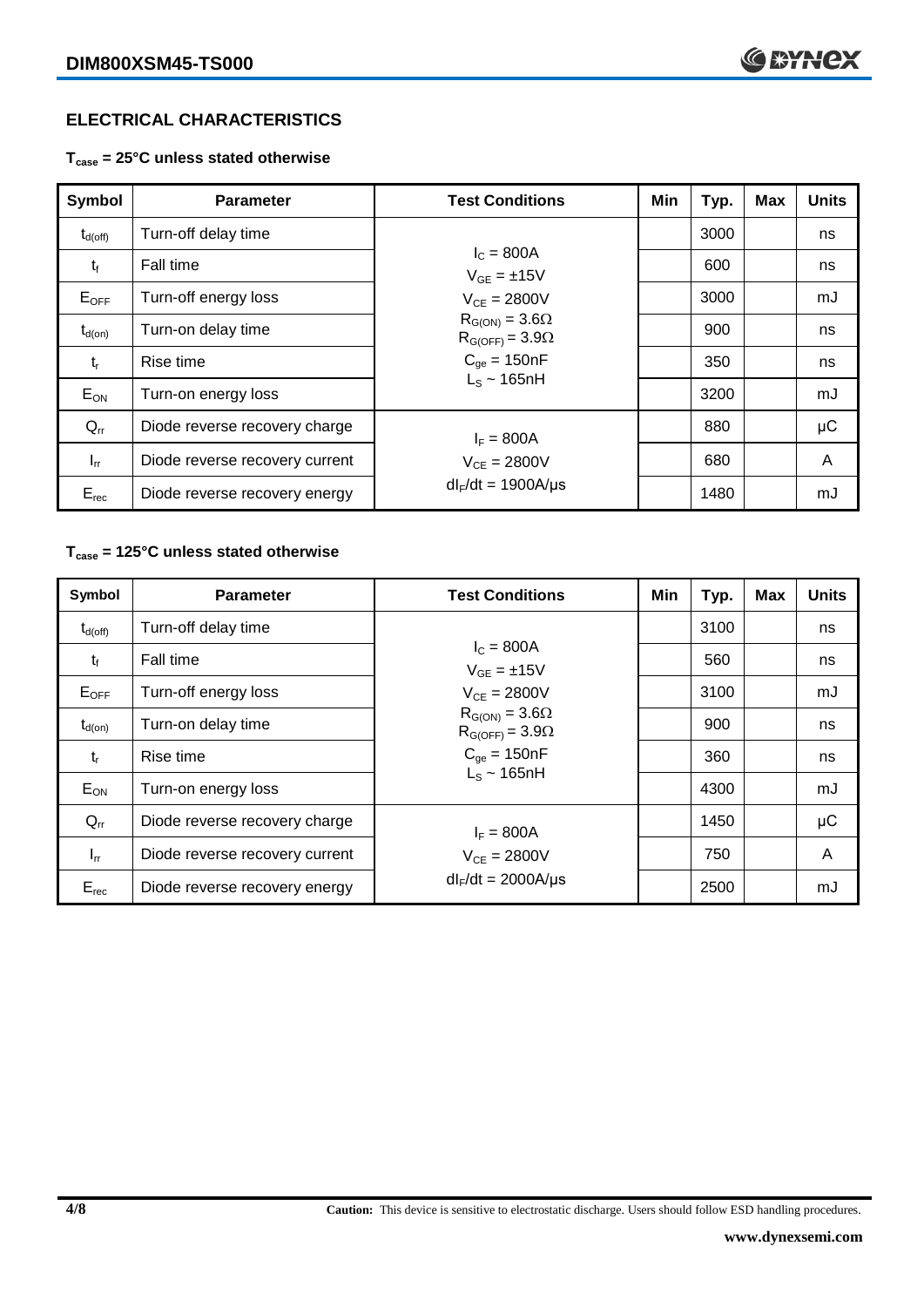

**Caution:** This device is sensitive to electrostatic discharge. Users should follow ESD handling procedures **5/8**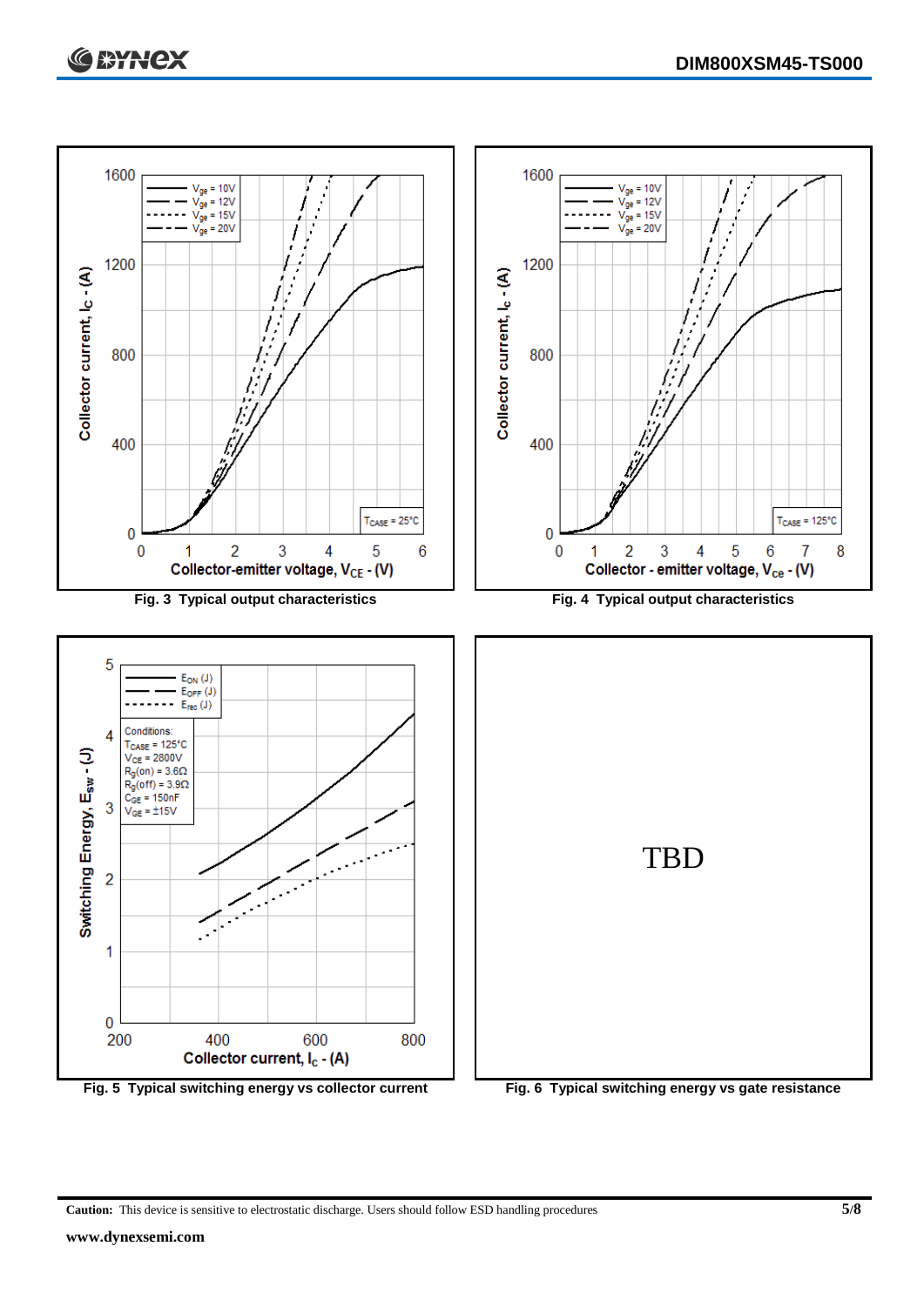

**6/8 Caution:** This device is sensitive to electrostatic discharge. Users should follow ESD handling procedures.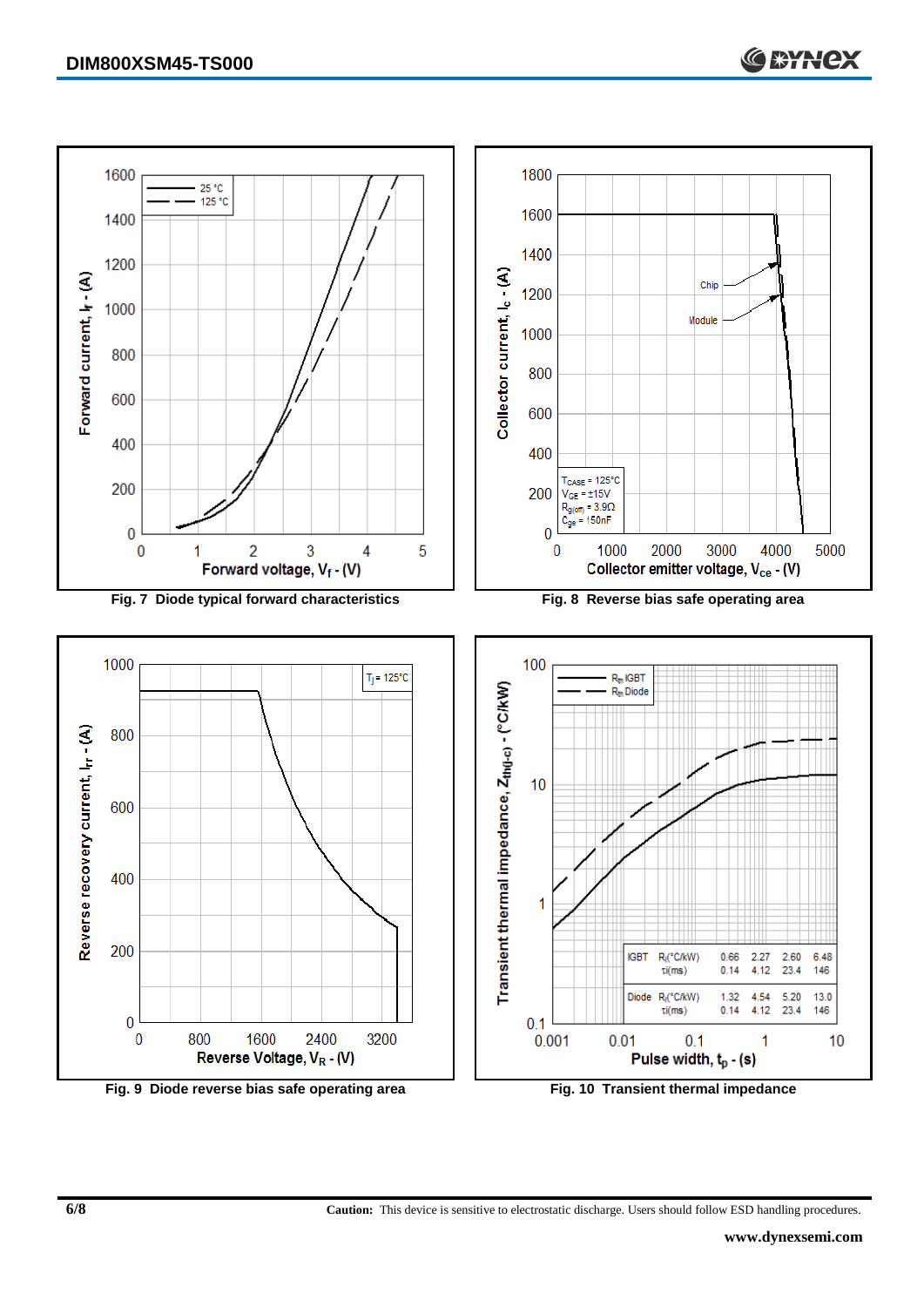

#### **PACKAGE DETAILS**

For further package information, please visit our website or contact Customer Services. All dimensions in mm, unless stated otherwise. **DO NOT SCALE.**



**Caution:** This device is sensitive to electrostatic discharge. Users should follow ESD handling procedures **7/8**